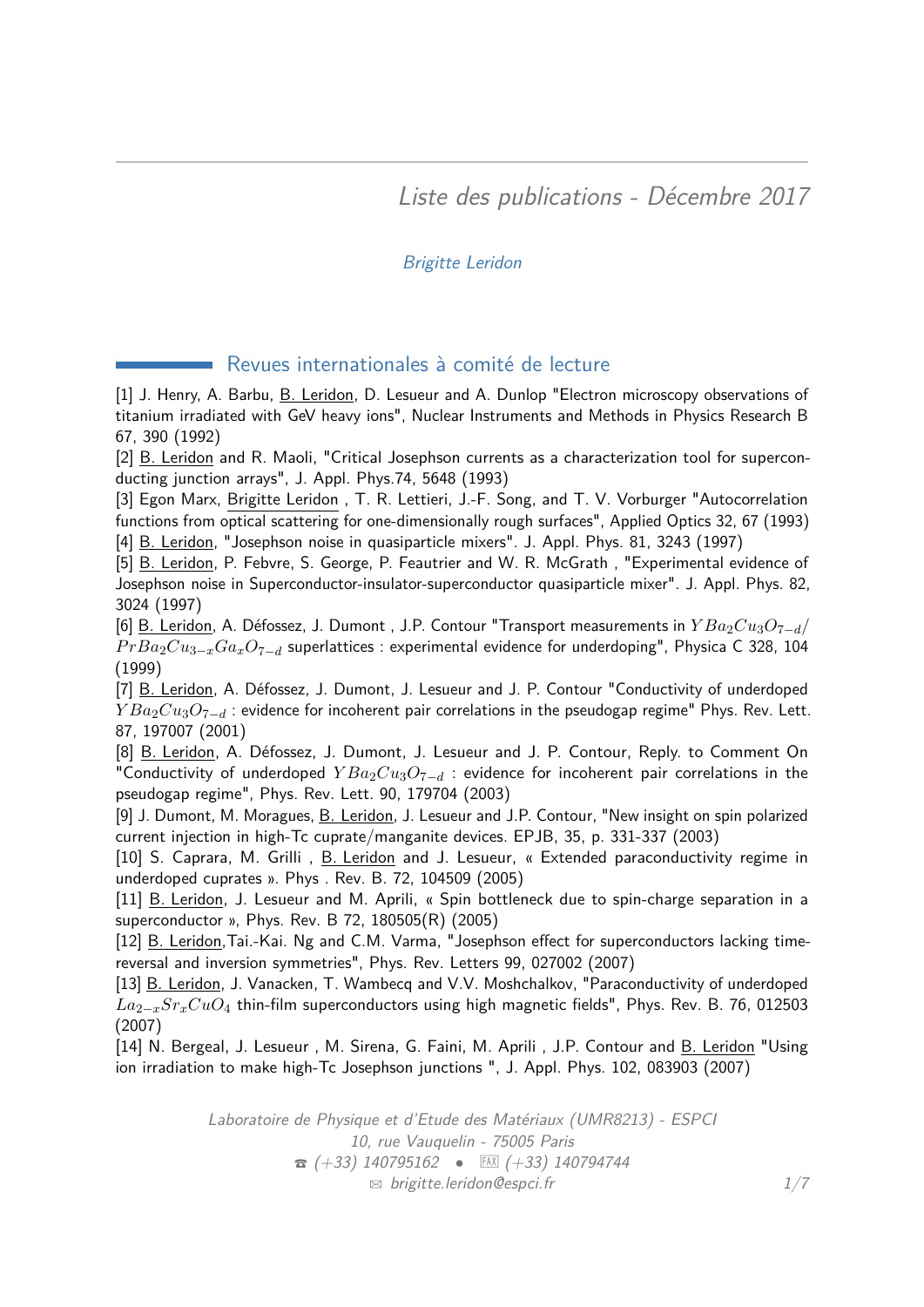[15] N. Bergeal, J. Lesueur, M. Aprili, G. Faini, J. P. Contour and B. Leridon "Pairing fluctuations in the pseudogap state of copper-oxide superconductors probed by the Josephson effect", Nature Physics 4, 608 (2008)

[16] S. Caprara, M. Grilli, B. Leridon and J. Vanacken "Paraconductivity in layered cuprates behaves as if due to pairing of nearly free quasiparticles" , Phys. Rev. B 79, 024506 (2009)

[17] B. Leridon, P.Monod, D. Colson and A. Forget "Thermodynamic signature of a phase transition in the pseudogap phase of  $YBa_2Cu_3O_x$  high-T-C superconductor", Europhysics Letters 87, 17011 (2009)

[18] J. Biscaras, B. Leridon, D. Colson, A. Forget et P. Monod "Direct evidence of interchange between hole doping and Curie paramagnetism in underdoped  $YBa<sub>2</sub>Cu<sub>3</sub>O<sub>x</sub>$ " Phys. Rev. B 85, 134517 (2012)

[19] C. W. Rischau, B. Leridon, D. Colson, A. Forget and P. Monod "BaCu<sub>3</sub>O<sub>4</sub> : High-temperature magnetic order in one-dimensional  $S = 1/2$  diamond chains" Phys. Rev. B 85, 134518 (2012)

[20] C. W. Rischau, B. Leridon, B. Fauqué, V. Metayer, and C. J. van der Beek "Doping of Bi2Te3 using electron irradiation" Physical Review B 88, 205207 (2013)

[21] Nassima Ouar, Frédéric Schoenstein, Silvana Mercone, Samir Farhat, Benjamin Villeroy, Brigitte Leridon and Noureddine Jouini, "Spark-plasma-sintering magnetic field assisted compaction of *Co*80*N i*<sup>20</sup> nanowires for anisotropic ferromagnetic bulk materials", J. Appl. Phys. 114, 163907 (2013)

[22] Silvana Mercone, Fatih Zighem, Brigitte Leridon, Audrey Gaul, Frédéric Schoenstein, and Noureddine Jouini, "Morphology control of the magnetization reversal mechanism in  $Co_80Ni_2O$ nanomagnets", J. of Appl. Phys. 117, 203905 (2015)

[23] C. Carbillet, S. Caprara, M. Grilli, C. Brun, T. Cren, F. Debontridder, B. Vignolle, W. Tabis, D. Demaille, L. Largeau, K. Ilin, M. Siegel, D. Roditchev, B. Leridon "Confinement of superconducting fluctuations due to emergent electronic inhomogeneities", Phys. Rev. B 93, 144509 (2016), Editor's suggestion.

[24] K. Riahi, I. Messaoui, W. Cheikhrouhou-Koubaa, S. Mercone, B. Leridon, M. Koubaa, A. Cheikhrouhou, "Effect of synthesis route on the structural, magnetic and magnetocaloric properties of *La*0*.*78*Dy*0*.*02*Ca*0*.*2*MnO*<sup>3</sup> manganite : A comparison between sol-gel, high-energy ball-milling and solid state process", Journal of Alloys and Compounds, Volume 688, Part A, 1028 (2016)

[25] Tuan Mai Kha , Frédéric Schoenstein, Fatih Zighem, Sophie Nowak, Brigitte Leridon, Noureddine Jouini and Silvana Mercone "Effect of stacking faults on the magnetocrystalline anisotropy of hcp Co-based nanowires", Journal of Magnetism and Magnetic Materials 422, 221 (2017)

[26] Silvana Mercone, Mohamed Belmeguenai, Sylvie Malo, Frederic Ott, Frederic Cayrel, Michael Golosovsky, Brigitte Leridon, Carolina Adamo and Philippe Monod. "Investigation of ferromagnetic heterogeneities in La<sub>0.7</sub>Sr<sub>0.3</sub>MnO<sub>3</sub> thin films", Journal of Physics D: Applied Physics, 50, 045001 (2017)

[27] K. Riahi, I. Messaoui, W. Cheikhrouhou-Koubaa, S. Mercone, B. Leridon, M. Koubaa and A. Cheikhrouhou, "Prediction of Magnetocaloric Effect by a Phenomenological Model and Critical Behavior for La<sub>0.78</sub>Dy<sub>0.02</sub>Ca<sub>0.2</sub>MnO<sub>3</sub> Compound", J. Supercond. Nov. Magn. 30 :2081-2089 (2017) https ://doi.org/10.1007/s10948-017-4009-5

[28] Rémi Federicci, Stéphane Holé, Aurelian Florin Popa, Luc Brohan, Benoît Baptiste, Silvana Mercone and Brigitte Leridon, "Rb<sub>2</sub>Ti<sub>2</sub>O<sub>5−δ</sub> : A superionic conductor with colossal dielectric constant", Physical Review Materials 1, 032001(R) (2017), Editor's suggestion.

https ://doi.org/10.1103/PhysRevMaterials.1.032001

[29] Rémi Federicci, B. Bastiste, F. Finocchi, A.F. Popa, L. Brohan, P. Giura, G. Rousse, A.

Laboratoire de Physique et d'Etude des Matériaux (UMR8213) - ESPCI 10, rue Vauquelin - 75005 Paris  $\hat{B}$  (+33) 140795162 • EAXI (+33) 140794744  $\boxtimes$  [brigitte.leridon@espci.fr](mailto:brigitte.leridon@espci.fr) 2[/7](#page-0-0)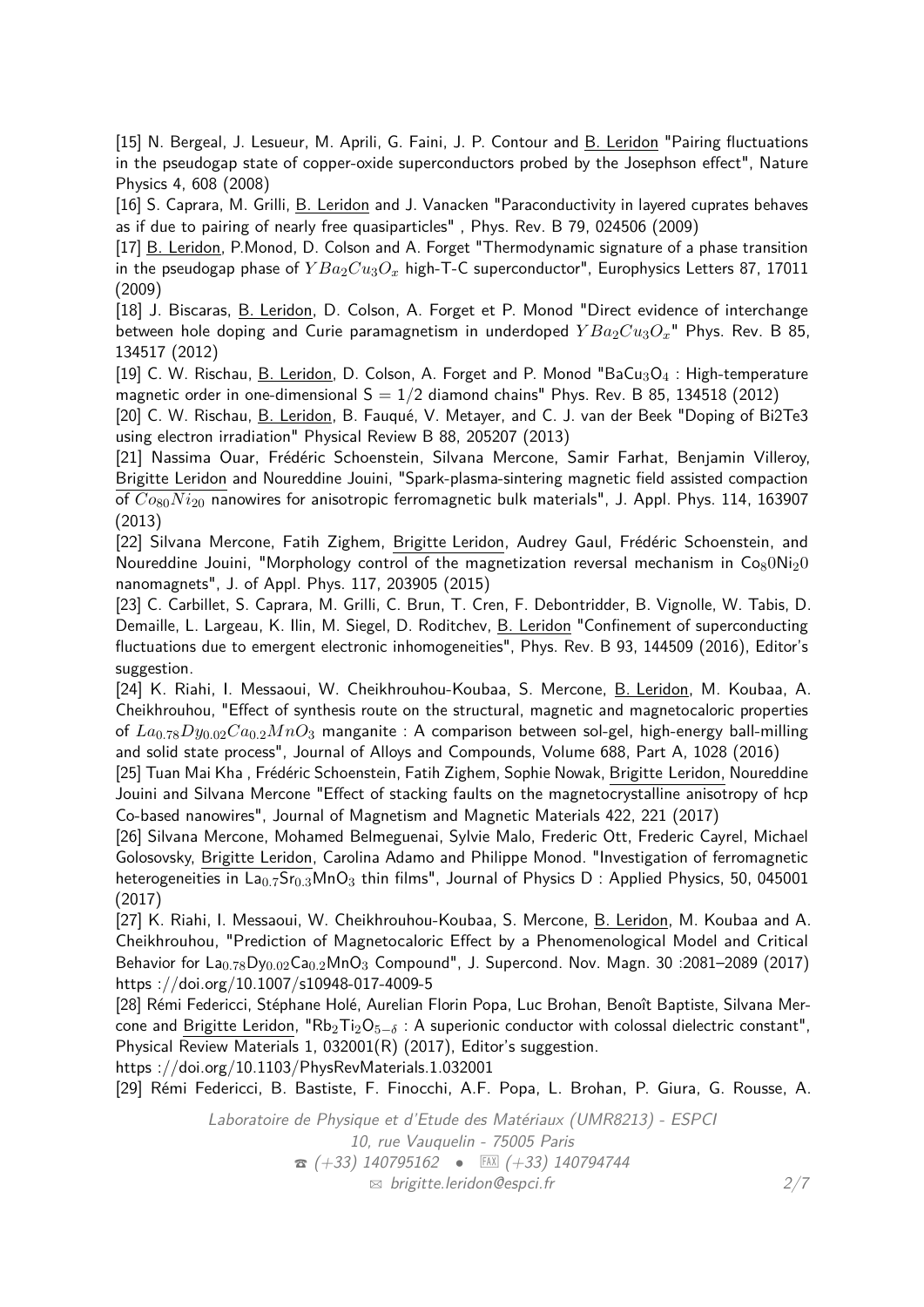Descamps-Mandine, T. Douillard, A. Shukla and B. Leridon, "The crystal structure of  $Rb_2Ti_2O_5$ ", Acta Cryst. B73, 1142-1150 (2017).

https ://doi.org/10.1107/S2052520617013646

[30] Adrien Marizy, Bastien Guigue, Florent Occelli, Brigitte Leridon and Paul Loubeyre, "A symmetric miniature diamond anvil cell for magnetic measurements on dense hydrides in a SQUID magnetometer", High Pressure Research, 37, 4, 465-474 (2017),

https ://doi.org/10.1080/08957959.2017.1387255.

#### Actes de colloques à comité de lecture

[1] P. Feautrier, P. Febvre, R. Maoli, B. Leridon, G. Ruffié, M. Hanus, M. Gheudin, G. Beaudin and P.J. Encrenaz, "A 380 GHz SIS receiver using high quality and high current densities Nb/Alox/Nb junctions", in Seventeenth International Conference on Infrared and Millimeter Waves, Pasadena, California, USA, Richard J. Temkin, Editor, Proc. SPIE vol. 1929, 336 ( 1992)

[2] G. Beaudin, A. Deschamps, P. Encrenaz, P. Feautrier, P. Febvre, C. Gac,M. Gheudin, B. Leridon, R. Maoli, D. Michet , J. C. Pernot and C. Robert "PRONAOS, a balloon borne experiment for submillimeter radioastronomy with a 380 GHz Heterodyne Spectrometer", in Infrared and millimeter wave engineering, Los Angeles, California, USA, Hal Buscher, Ed., SPIE vol. 1874, 246(1993)

[3] G. Beaudin, M. Gheudin, A. Deschamps, G. Ruffie , F. Gadea, L. Pagani, P. Encrenaz, P. Febvre, P. Feautrier, S. George, B. Leridon and R. Maoli "A 380 GHz SIS heterodyne spectrometer for PRONAOS", in Eighteenth International Conference on Infrared and Millimeter waves, Colchester, UK : SPIE vol. 2104 (1993)

[4] Febvre, P., Leridon B., Maoli R., S. George, P. Feautrier, G. Ruffié, W. R. McGrath and G. Beaudin · "New elements for analysis of series arrays of superconducting junctions for submillimeter heterodyne detection". Journal de Physique IV, 4, C6–237(1994)

[5] B. Leridon, "Josephson noise in SIS receivers" in "Proceedings of the Fifth International Symposium on Space Terahertz Technology", Ann Arbor, Michigan, NRAO ISSTT, p.558 (1994)

[6] Roberto Maoli and Brigitte Leridon, "Cancellation of Josephson currents in superconducting junction arrays," Proceedings of the Fifth International Symposium on Space Terahertz Technology, Ann Arbor, Michigan, NRAO ISSTT, p. 599 (1994)

[7] F.X. Régi, J. Schneck, B. Leridon M. Drouet, and F.R. Ladan, "Series array of intrinsic Josephson junctions in mesas patterned on  $(Bi, Pb)$ <sub>2</sub> $Sr_2CaCu_2O$ <sub>*y*</sub> single crystals". Institute of Physics Conference Series, Applied Superconductivity 148 : 1427-1430 (1995)

[8] B. Leridon, A. Défossez and J.P. Contour, "Normal State Resistivity of *Y Ba*2*Cu*3*O*7−*<sup>δ</sup>* / *PrBa*<sub>2</sub>*Cu*<sub>2</sub>.8</sub>*Ga*<sub>0.2</sub>*O*<sub>7−*d*</sub> c-axis Superlattices : Evidence for an Underdoping Effect of *Y Ba*<sub>2</sub>*Cu*<sub>3</sub>*O*<sub>7−</sub>*δ*." Journal of Low Temperature Physics, 117(5/6) : p. 1223-1227 (1999)

[9] B. Leridon, M. Moraguès, J. Lesueur, A. Défossez, J. Dumont and J.P. Contour, "Evidence for pairing correlations in the pseudogap state of underdoped high-Tc cuprates thin films". Journal of Superconductivity : Incorporating Novel Magnetism, 15(5) : p. 409-412, (2002)

[10] J. Vanacken, G. Zhang, T. Wambecq, V.V. Moshchalkov, B. Leridon, K. Jin, B.R. Zhao, B.Y. Zhu, P. Raychaudhuri, S.P. Chockalingam, M. Chand and J. Jesudasan "Disorder Tuned Superconductor Insulator Transition in *La*2−*x*(*Sr/Ce*)*xCuO*<sup>4</sup> and NbN Superconducting Thin Films", J. Superconductivity and novel Magnetism, 1557-1947 (2010)

[11] Nassima Ouar, Frédéric Schonstein, Silvana Mercone, Benjamin Villeroy, Brigitte Leridon, Samir Farhat, and Noureddine Jouini, "Co80Ni20 Nanowires-based tunable sintered materials", Key Engineering Materials Vol. 617, 61-67 (2014)

[12] A. Gaul, N. Ouar, S. Mercone, F. Zighem, F. Schoenstein, B. Leridon, S. Farhat and N. Jouini,

Laboratoire de Physique et d'Etude des Matériaux (UMR8213) - ESPCI 10, rue Vauquelin - 75005 Paris  $\hat{B}$  (+33) 140795162 • EAXI (+33) 140794744  $\boxtimes$  [brigitte.leridon@espci.fr](mailto:brigitte.leridon@espci.fr)  $3/7$  $3/7$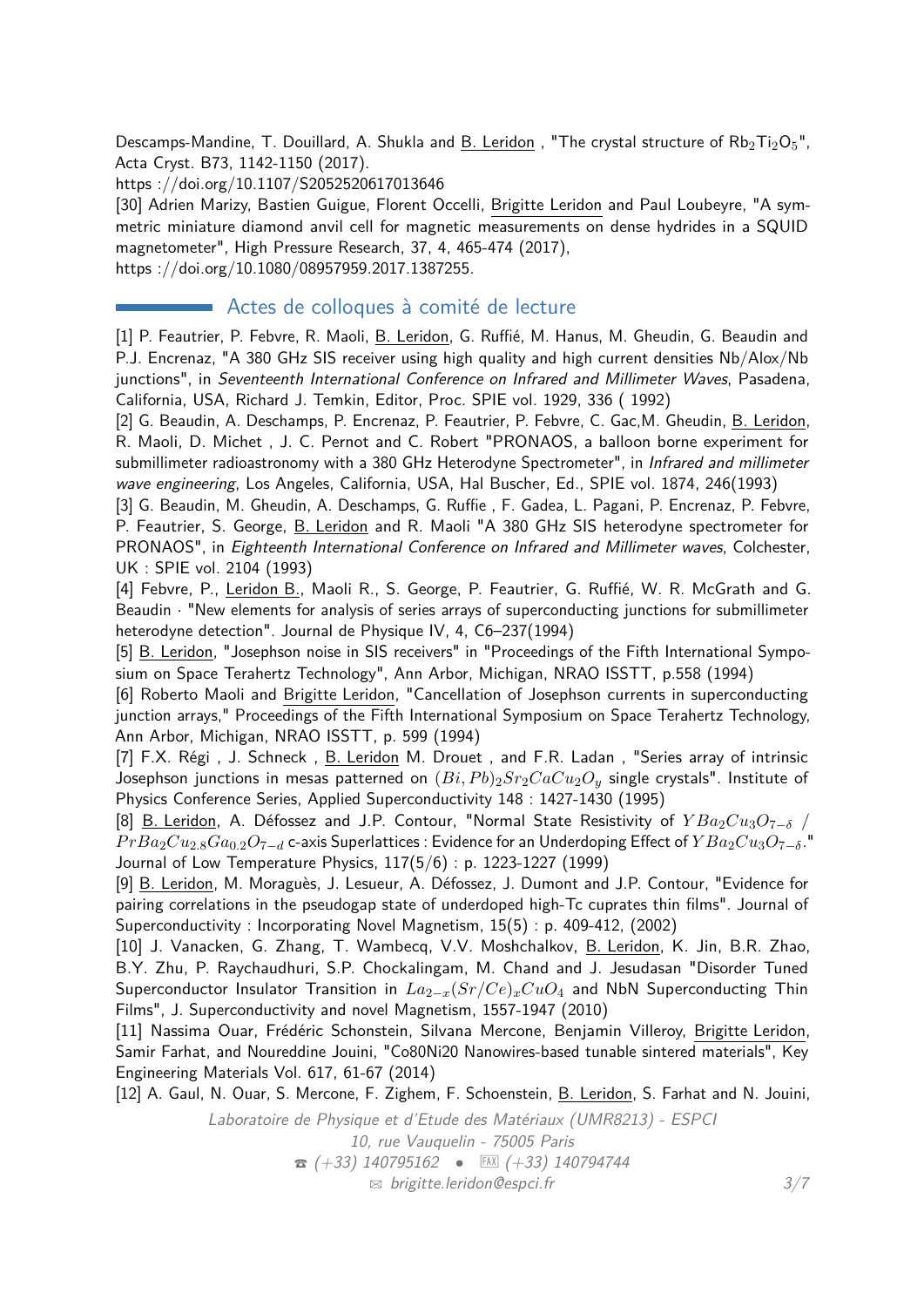"Role of Morphology on the Large Coercive Behavior in Co80Ni20 Nanowires", MRS Proceedings, Vol. 1708, mrss14-1708-vv06-08 (2014)

[13] Huyen Thi Thanh NONG , K. Mrad , F. Schoenstein , J.Y. Piquemal , N. Jouini, B. Leridon and S. Mercone "Stacking faults density driven collapse of hcp-Cobalt nanomagnets magnetic energy", Adv. Nat. Sci. : Nanosci. Nanotechnol. 8, 025012 (2017)

## Chapitres d'ouvrages

• J. Lesueur, B. Leridon, M. Aprili and X. Grison "Tunneling in high Tc superconducting cuprates", in "The gap symmetry and fluctuations in high-Tc superconductors", J. Bok, Guy Deutscher and Davor Pavuna, Editors. 1998, Plenum Press : London.

#### Publications dans des revues sans comité de lecture

• "Double criticality in the magnetic field-driven transition of a high-TC superconductor ", Brigitte Leridon, J. Vanacken, V.V. Moshchalkov, Baptiste Vignolle, Rajni Porwal, R.C. Budhani, arXiv :1306.4583 (2013)

#### Conférences invitées dans des congrès

**(I)** : conférences internationales

[1] B. Leridon, P. Febvre, S. George, P. Feautrier, W. R. McGrath and P. Encrenaz, "Josephson noise in SIS receivers". in Fifth International Symposium on Space Terahertz Technology, University of Michigan, Ann Arbor, Michigan, USA (1994) **(I)**

[2] B. Leridon, "Bruit Josephson dans un mélangeur SIS", GDR "Supraconducteurs", Nice (1994) [3] B. Leridon, A. Défossez and J.P. Contour,"Normal State Resistivity of *Y Ba*2*Cu*3*O*7−*<sup>δ</sup>* / PrBa<sub>2</sub>Cu<sub>2.8</sub>Ga<sub>0.2</sub>O<sub>7−*d*</sub> c-axis Superlattices : Evidence for an Underdoping Effect of  $YBa_2Cu_3O_{7-δ}$ " MOS'99, Stockholm, Suède (1999) **(I)**

[4] B. Leridon, A. Défossez, J. Dumont, J. Lesueur et J. P. Contour "Mesures de paraconductivité dans des films minces d'*Y Ba*2*Cu*3*O*7−*<sup>d</sup>* ", Journées de la Matière Condensée Paris VI (2001)

[5 ] B. Leridon, A. Défossez, J. Dumont, J. Lesueur and J.P. Contour, "Pairing correlations in the pseudogap state of underdoped YBa<sub>2</sub>Cu<sub>3</sub>O<sub>7−d</sub> thin films", Colloque STCS-CNRS, Chicago, USA (2001) **(I)**

[6] B. Leridon, et al. "Evidence for pairing correlations in the pseudogap state of underdoped high-Tc cuprates thin films". in SCRM 2002, Giens (2002) **(I)**

[7] B. Leridon, J. Lesueur and M. Aprili "Observation of spin-bottleneck due to spin-charge separation in superconducting Nb" STCS/CNRS Symposium, Paris (2004) **(I)**

[8] B. Leridon, J. Lesueur and M. Aprili, GDR Physique mésoscopique "Observation of a « spinbottleneck »due to spin-charge separation in a superconductor" , GDR Physique mésoscopique, La Grande Motte, (2006)

[9] B. Leridon, J. Vanacken, T. Wambecq, V. V. Moshchalkov "Etude des fluctuations supraconductrices dans *La*2−*xSrxCuO*<sup>4</sup> sous-dopé", GDR neem, CEA-Saclay (2006)

[10] B. Leridon, Tai-Kai Ng and C.M. Varma "Effet Josephson pour les supraconducteurs noncentrosymétriques brisant la symétrie par renversement du temps" Journées Sefira, Ecole Polytechnique, Palaiseau (2007)

[11] B. Leridon, P. Monod and D. Colson, "Magnetization measurements in the underdoped state of *Y Ba*2*Cu*3*O*6+*x*", New Horizons in Condensed Matter Physics, Aspen Center for Physics, Aspen, USA (2008) **(I)**

Laboratoire de Physique et d'Etude des Matériaux (UMR8213) - ESPCI 10, rue Vauquelin - 75005 Paris  $\hat{B}$  (+33) 140795162 • EAXI (+33) 140794744  $\boxtimes$  [brigitte.leridon@espci.fr](mailto:brigitte.leridon@espci.fr) 4[/7](#page-0-0)